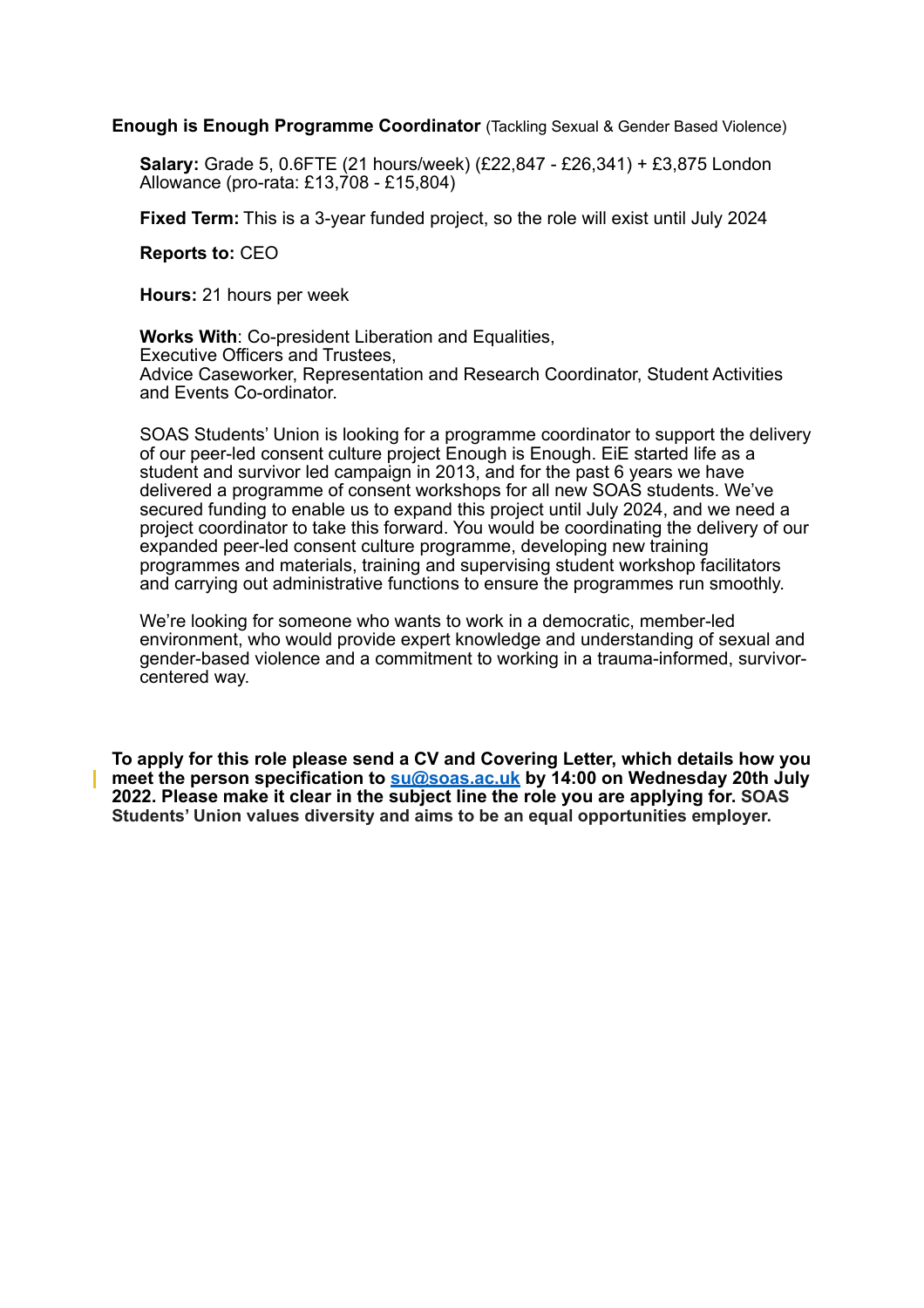### **Job Description**

#### **Project & Programme Coordination**

1. Coordinating the Enough is Enough peer-led consent programme and SU Welfare Contacts programme.

2. Coordinating and communicating with the project team, including students, SU & SOAS staff, external specialists.

3. Keeping the project on track and using project documentation to monitor and report on progress.

4. Writing reports and presentations for project stakeholders on outcomes and impacts of the project and programmes.

5. Work with the SU General Manager and student officers to support growth and programme development

6. Managing and reporting on projects timelines and budgets.

7. Develop and deliver communications campaigns to raise awareness of the programmes and campaigns.

8. Develop online training resources.

9. Ensuring implementation of policies and procedures.

10. Build positive relationships with students, activists, SOAS professional, academic and management staff

11. Liaise with external stakeholders to deliver GBV survivor-specific support services.

#### **Training and Facilitation**

12. Recruiting, training and supervising peer facilitators and supporters.

13. Creating and delivering training for students and staff members.

14. Liaising with external training providers.

#### **Administration**

15. Running booking and registrations systems for training programme.

- 16. Schedule and organise meetings.
- 17. Liaising with HR and payroll to ensure peer facilitators are paid.
- 18. Oversight of Welfare Contacts system.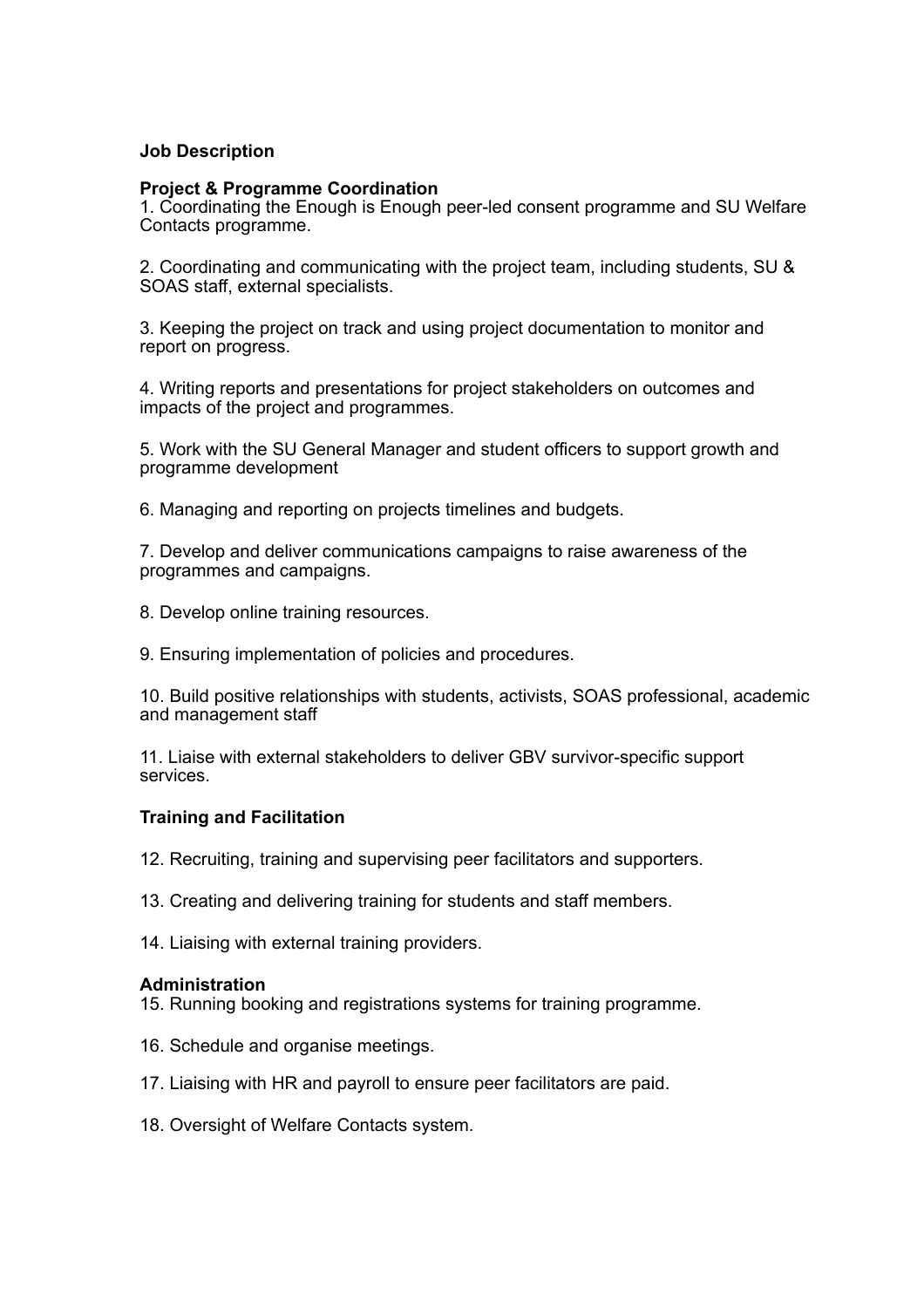19. Liaising with finance to manage expenses.

20. Manage the digital systems used to coordinate the project and deliver online programmes.

#### **General Responsibilities**

21. You are required to work within SOASSU's policies, procedures and codes of practice at all times and undertake any other duties as are agreed and in keeping with the general nature of the job and its grade.

22. Actively contribute to the organisation's sustainability and maintaining our values.

23. As we are a small, agile and flexible organisation, you may be asked to undertake or support other duties within your competence to provide operational cover for colleagues in times of absence or periods of peak workload.